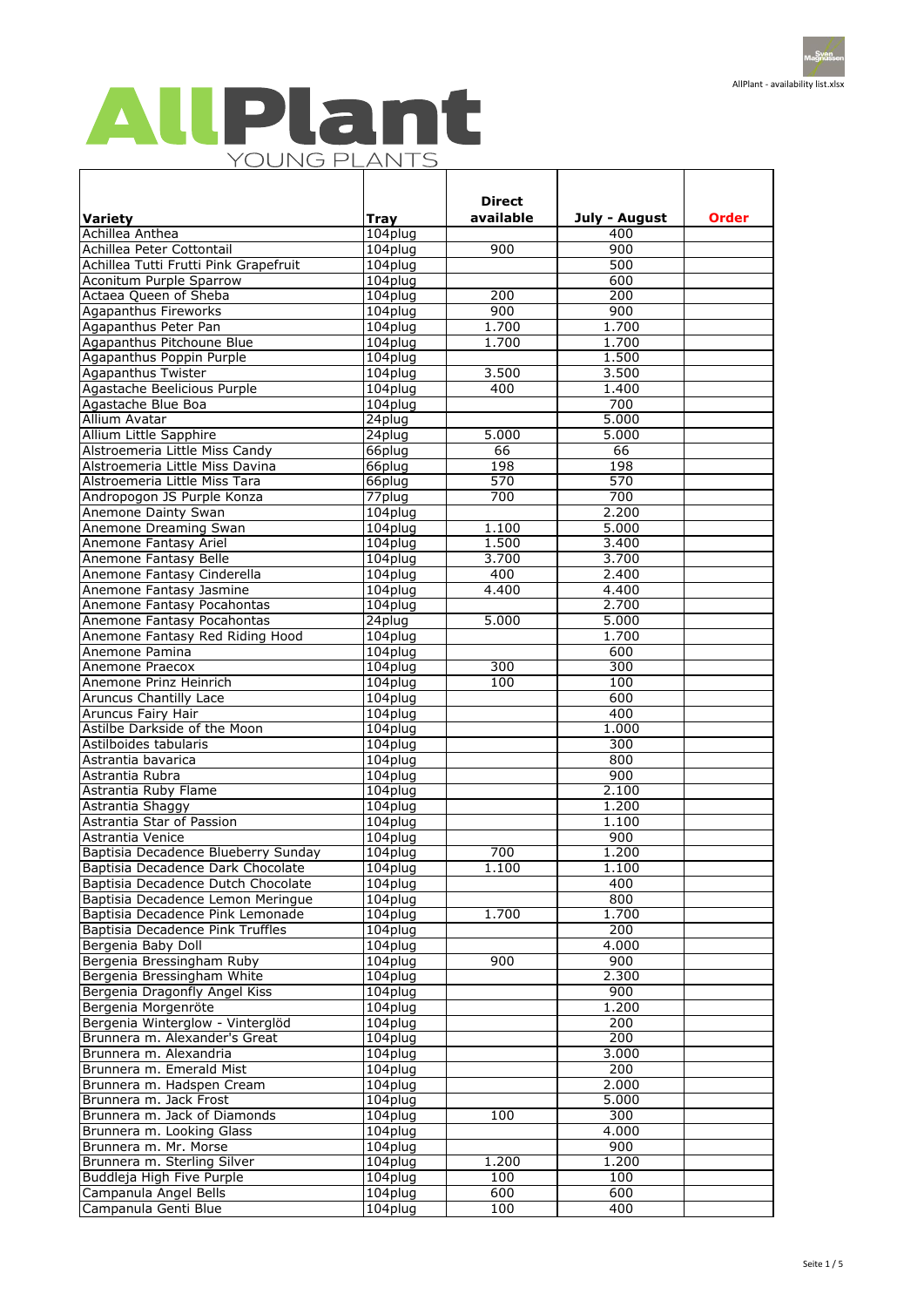|                                                                 |                       |                         |               | AllPlant - availability list.xlsx |
|-----------------------------------------------------------------|-----------------------|-------------------------|---------------|-----------------------------------|
|                                                                 |                       |                         |               |                                   |
|                                                                 |                       | <b>Direct</b>           |               |                                   |
| <b>Variety</b>                                                  | <b>Tray</b>           | available               | July - August | <b>Order</b>                      |
| Campanula glomerata Caroline                                    | 104plug               |                         | 600           |                                   |
| Carex brunnea Magic Green                                       | 104plug               | 3.000                   | 3.000         |                                   |
| Carex oshimensis Evergold                                       | 104plug               | 300                     | 300           |                                   |
| Centaurea Amethyst Dream                                        | 104plug               | 200                     | 800           |                                   |
| Chelone Pink Turtle                                             | 104plug               | 800<br>$\overline{200}$ | 800<br>200    |                                   |
| Chlorophytum Starlight<br>Chrysosplenium macrophyllum           | 104plug<br>104plug    | 150                     | 150           |                                   |
| Coreopsis Little Bang Daybreak                                  | 104plug               |                         | 1.400         |                                   |
| Coreopsis Little Bang Red Elf                                   | 104plug               | 1.000                   | 1.000         |                                   |
| Coreopsis Red Satin                                             | 104plug               | 100                     | 100           |                                   |
| Coreopsis Sizzle & Spice Curry up                               | 104plug               | 300                     | 300           |                                   |
| Coreopsis Solana Golden Sphere                                  | 104plug               | 1.000                   | 1.000         |                                   |
| Cortaderia sel. Pumila                                          | 104plug               | 500                     | 500           |                                   |
| Corydalis calycosa                                              | 104plug               |                         | 5.000         |                                   |
| Corydalis Porcelain Blue                                        | 104plug               | 600                     | 5.000         |                                   |
| Delphinium Delgenius ™ Shelby                                   | 104plug               |                         | 200           |                                   |
| Dianella Coolvista                                              | 104plug               | 500                     | 500           |                                   |
| Dicentra Luxuriant                                              | 104plug               |                         | 600           |                                   |
| Digiplexis Berry Canary                                         | 66plug                | 390<br>600              | 390<br>600    |                                   |
| Digiplexis Firecracker<br>Digiplexis Illumination Raspberry     | 66plug<br>66plug      | 132                     | 132           |                                   |
| Digitalis Lucas ™ Light Pink                                    | 66plug                | 60                      | 60            |                                   |
| Digitalis Lucas ™ Pink                                          | 66plug                | 4.600                   | 4.600         |                                   |
| Digitalis Lucas <sup>™</sup> White                              | 66plug                | 1.000                   | 1.000         |                                   |
| Echinacea Delicious Candy                                       | 104plug               |                         | 1.000         |                                   |
| Echinacea Frivola                                               | 104plug               | 400                     | 400           |                                   |
| Echinacea Funky Yellow                                          | 104plug               |                         | 900           |                                   |
| Echinacea JS Ivo's Poem                                         | 104plug               | 100                     | 1.400         |                                   |
| Echinacea JS Stiletto                                           | 104plug               | 100                     | 1.500         |                                   |
| Echinacea Pretty Parasols                                       | 104plug               | 200                     | 2.400         |                                   |
| Echinacea Prima Saffron                                         | 104plug               | 100                     | 100           |                                   |
| Echinacea Sensation Pink                                        | 104plug               |                         | 2.100         |                                   |
| Echinacea Summer Cloud                                          | 104plug               |                         | 900           |                                   |
| Echinacea SunMagic Vintage Red<br>Echinacea Sunrise             | 104plug<br>104plug    |                         | 500<br>2.800  |                                   |
| Echinacea SunSeekers Apple Green                                | 104plug               | 100                     | 100           |                                   |
| Echinacea SunSeekers Coral                                      | 104plug               |                         | 1.000         |                                   |
| Echinacea SunSeekers Light Pink                                 | 104plug               | 1.000                   | 1.600         |                                   |
| Echinacea SunSeekers Magenta                                    | 104plug               |                         | 1.700         |                                   |
| Echinacea SunSeekers Magenta Impr.                              | 104plug               |                         | 50            |                                   |
| Echinacea SunSeekers Mellow                                     | 104plug               |                         | 800           |                                   |
| Echinacea SunSeekers Orange                                     | 104plug               |                         | 2.000         |                                   |
| Echinacea SunSeekers Pink                                       | 104plug               |                         | 300           |                                   |
| Echinacea SunSeekers Pomegranate                                | 104plug               |                         | 800           |                                   |
| Echinacea SunSeekers Rainbow                                    | 104plug               |                         | 300           |                                   |
| Echinacea SunSeekers Red                                        | 104plug               |                         | 500           |                                   |
| Echinacea SunSeekers Tequila Sunrise                            | 104plug               |                         | 900           |                                   |
| Echinacea SunSeekers White                                      | 104plug               |                         | 500<br>900    |                                   |
| Echinacea SunSeekers White Perfection<br>Echinacea Sweet Sandia | $104$ plug<br>104plug | 1.500                   | 4.100         |                                   |
| Echinacea White Meditation                                      | 104plug               | 2.400                   | 5.000         |                                   |
| Eryngium Big Blue                                               | 104plug               |                         | 5.000         |                                   |
| Eryngium Lapis Blue                                             | 104plug               | 4.000                   | 4.000         |                                   |
| Eryngium Magical Blue Globe                                     | $104$ plug            |                         | 1.200         |                                   |
| Eupatorium Lucky Symphony                                       | 104plug               | 700                     | 1.500         |                                   |
| Euphorbia Glacier Blue                                          | 104plug               | 1.200                   | 1.600         |                                   |
| Euphorbia Silver Swan                                           | 104plug               | 100                     | 100           |                                   |
| Farfugium Wavy Gravy                                            | 104plug               | 500                     | 500           |                                   |
| Ficinia Ice Crystal                                             | 104plug               |                         | 2.100         |                                   |
| Ficinia Ice Crystal                                             | 24plug                | 500                     | 500           |                                   |
| Gaillardia Sunset Cutie                                         | 104plug               | 100                     | 100           |                                   |
| Gaillardia Sunset Flash                                         | 104plug               | 300                     | 300           |                                   |
| Gaillardia Sunset Orange<br>Gazania Giant Deep Yellow           | 104plug<br>104plug    | 100<br>100              | 100<br>100    |                                   |
| Gazania Giant Orange Bronze                                     | 104plug               | 100                     | 100           |                                   |
| Gentiana Lipstick                                               | $104$ plug            | 1.100                   | 1.100         |                                   |
| Gentiana Little Pinkie                                          | 104plug               | 600                     | 600           |                                   |
| Gentiana Shine Blue                                             | 104plug               | 900                     | 900           |                                   |
| <b>Geranium Blushing Turtle</b>                                 | 104plug               |                         | 3.000         |                                   |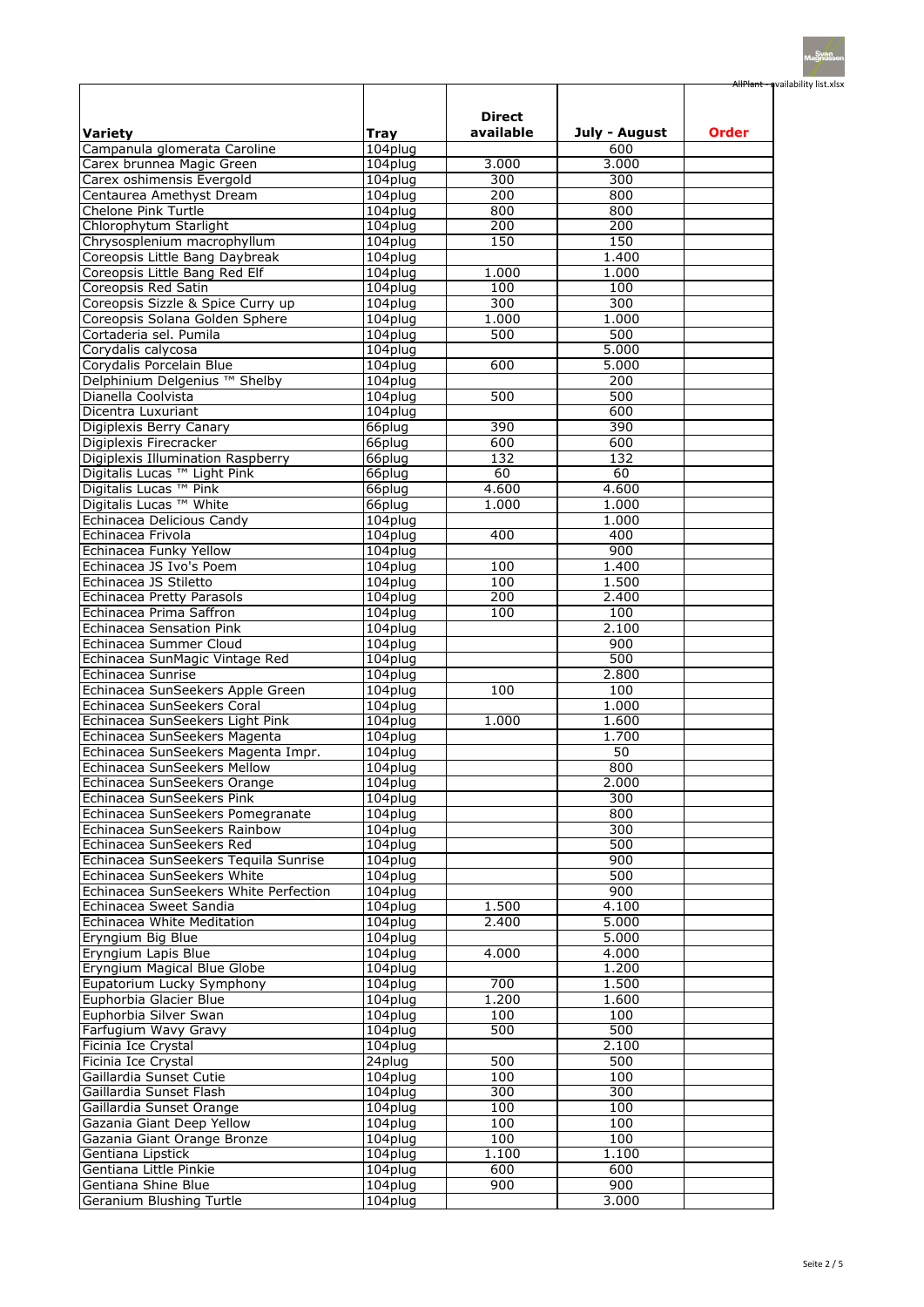|                                                                            |                     |                 |                  | AllPlant - availability list.xlsx |
|----------------------------------------------------------------------------|---------------------|-----------------|------------------|-----------------------------------|
|                                                                            |                     | <b>Direct</b>   |                  |                                   |
| <b>Variety</b>                                                             | <b>Tray</b>         | available       | July - August    | <b>Order</b>                      |
| Geranium cantabrigiense Cambridge                                          | 104plug             | 100             | 100              |                                   |
| Geranium Dragon Heart                                                      | 104plug             |                 | 4.000            |                                   |
| Geranium ibericum jubatum<br>Geranium Jolly Jewel Lilac                    | 104plug<br>104plug  | 900             | 800<br>900       |                                   |
| Geranium Jolly Jewel Silver                                                | 104plug             | 1.100           | 1.100            |                                   |
| Geranium JS Matu Vu                                                        | 104plug             |                 | 1.800            |                                   |
| Geranium maculatum Stormy Night                                            | 104plug             | 1.200           | 1.700            |                                   |
| Geranium Orkney Cherry                                                     | 104plug             | 200             | 200              |                                   |
| Geranium Pink Penny                                                        | 104plug             |                 | 1.600            |                                   |
| Geranium prat. Boom Chocolatta                                             | 104plug             |                 | 2.000            |                                   |
| Geranium prat. Hocus Pocus                                                 | 104plug             |                 | 600              |                                   |
| Geranium prat. Summer Skies                                                | 104plug             |                 | 1.600            |                                   |
| Geranium Silvia's Surprise                                                 | 104plug             |                 | 1.300            |                                   |
| Geum Banana Daiquiri                                                       | 104plug             | 300             | 300              |                                   |
| Geum Mai Tai                                                               | 104plug             |                 | 1.200            |                                   |
| Gypsophila Festival ™ White Flare                                          | 104plug             | 1.100           | 1.100            |                                   |
| Hakonechloa m. Albo-striata                                                | 104plug             | 1.200           | 1.200            |                                   |
| Hakonechloa m. All Gold                                                    | 104plug             |                 | 1.100            |                                   |
| Hakonechloa m. Beni Kaze                                                   | 104plug             |                 | 200              |                                   |
| Helenium Lemon Sundae                                                      | 104plug             |                 | 400              |                                   |
| Helenium Mardi Gras                                                        | 104plug             |                 | $\overline{200}$ |                                   |
| Helenium Okra Sundae                                                       | 104plug             | 500             | 500              |                                   |
| Helenium Peach Sundae                                                      | 104plug             | 1.000           | 1.000            |                                   |
| Helenium Strawberry Sundae                                                 | 104plug             | 600             | 2.600            |                                   |
| Helichrysum Ruby Cluster                                                   | 104plug             | 500             | 500              |                                   |
| Heliopsis Funky Spinner                                                    | 104plug             | 1.600           | 1.600            |                                   |
| Helleborus Frostkiss Dana's Dulcet                                         | 66plug              | 66<br>66        | 66<br>66         |                                   |
| Helleborus Frostkiss Dorothy's Dawn<br>Helleborus Frostkiss Glenda's Gloss | 66plug<br>$66$ plug | 800             | 800              |                                   |
| Helleborus Frostkiss Molly's White                                         | 66plug              | 198             | 198              |                                   |
| Helleborus Frostkiss Penny's Pink                                          | 66plug              | 700             | 700              |                                   |
| Helleborus Frostkiss Pippa's Purple                                        | 66plug              | 264             | 264              |                                   |
| <b>Helleborus Pink Beauty</b>                                              | 66plug              | 800             | 800              |                                   |
| Helleborus Winter Moonbeam                                                 | 66plug              | 2.300           | 2.300            |                                   |
| <b>Helleborus Winter Sunshine</b>                                          | 66plug              | 66              | 66               |                                   |
| Heuchera Apple Crisp                                                       | 104plug             |                 | 400              |                                   |
| Heuchera Boysenberry                                                       | 104plug             |                 | 5.000            |                                   |
| Heuchera Chantilly                                                         | 104plug             |                 | 300              |                                   |
| <b>Heuchera Cherry Truffles</b>                                            | 104plug             |                 | 800              |                                   |
| Heuchera Chocolate Ruffles                                                 | 104plug             |                 | 2.600            |                                   |
| <b>Heuchera Dark Secret</b>                                                | 104plug             | 100             | 1.700            |                                   |
| <b>Heuchera Fire Alarm</b>                                                 | 104plug             |                 | 600              |                                   |
| <b>Heuchera Fire Chief</b>                                                 | 104plug             |                 | 100              |                                   |
| <b>Heuchera Forever Purple</b>                                             | 104plug             |                 | 1.700            |                                   |
| Heuchera Forever Red                                                       | 104plug             |                 | 600              |                                   |
| Heuchera Frilly                                                            | 104plug             | 800             | 800              |                                   |
| Heuchera Frosted Violet                                                    | 104plug             |                 | 1.200            |                                   |
| Heuchera Ginger Ale                                                        | 104plug             |                 | 1.300            |                                   |
| Heuchera Gooseberry                                                        | 104plug             | $\overline{50}$ | 50               |                                   |
| Heuchera Kiwiberry                                                         | 104plug             | 150             | 150              |                                   |
| Heuchera Lemon Love                                                        | 104plug             |                 | 700              |                                   |
| Heuchera Lime Marmalade                                                    | 104plug             |                 | 1.700            |                                   |
| Heuchera Magma<br><b>Heuchera Mulberry</b>                                 | 104plug             | 200<br>1.300    | 200<br>1.300     |                                   |
| <b>Heuchera Pink Panther</b>                                               | 104plug<br>104plug  | 2.000           | 2.000            |                                   |
| Heuchera Red Lightning                                                     | 104plug             |                 | 500              |                                   |
| <b>Heuchera Silver Gumdrop</b>                                             | 104plug             | 1.700           | 1.700            |                                   |
| Heuchera Sugar Plum                                                        | $104$ plug          |                 | 300              |                                   |
| <b>Heuchera Timeless Treasure</b>                                          | $104$ plug          | 400             | 400              |                                   |
| Heucherella Alabama Sunrise                                                | 104plug             |                 | 600              |                                   |
| Heucherella Buttered Rum                                                   | 104plug             |                 | 600              |                                   |
| Heucherella Catching Fire                                                  | 104plug             | 600             | 1.000            |                                   |
| Heucherella Eye Spy                                                        | 104plug             |                 | 1.600            |                                   |
| Heucherella Hopscotch                                                      | 104plug             |                 | 1.100            |                                   |
| <b>Heucherella Pink Fizz</b>                                               | 24plug              | 144             | 144              |                                   |
| Heucherella Solar Eclips                                                   | 104plug             |                 | 1.400            |                                   |
| <b>Heucherella Solar Power</b>                                             | 104plug             |                 | 500              |                                   |
| Heucherella Stoplight                                                      | 104plug             |                 | 400              |                                   |
| Heucherella Tapestry                                                       | 104plug             | 1.700           | 1.700            |                                   |
|                                                                            |                     |                 |                  |                                   |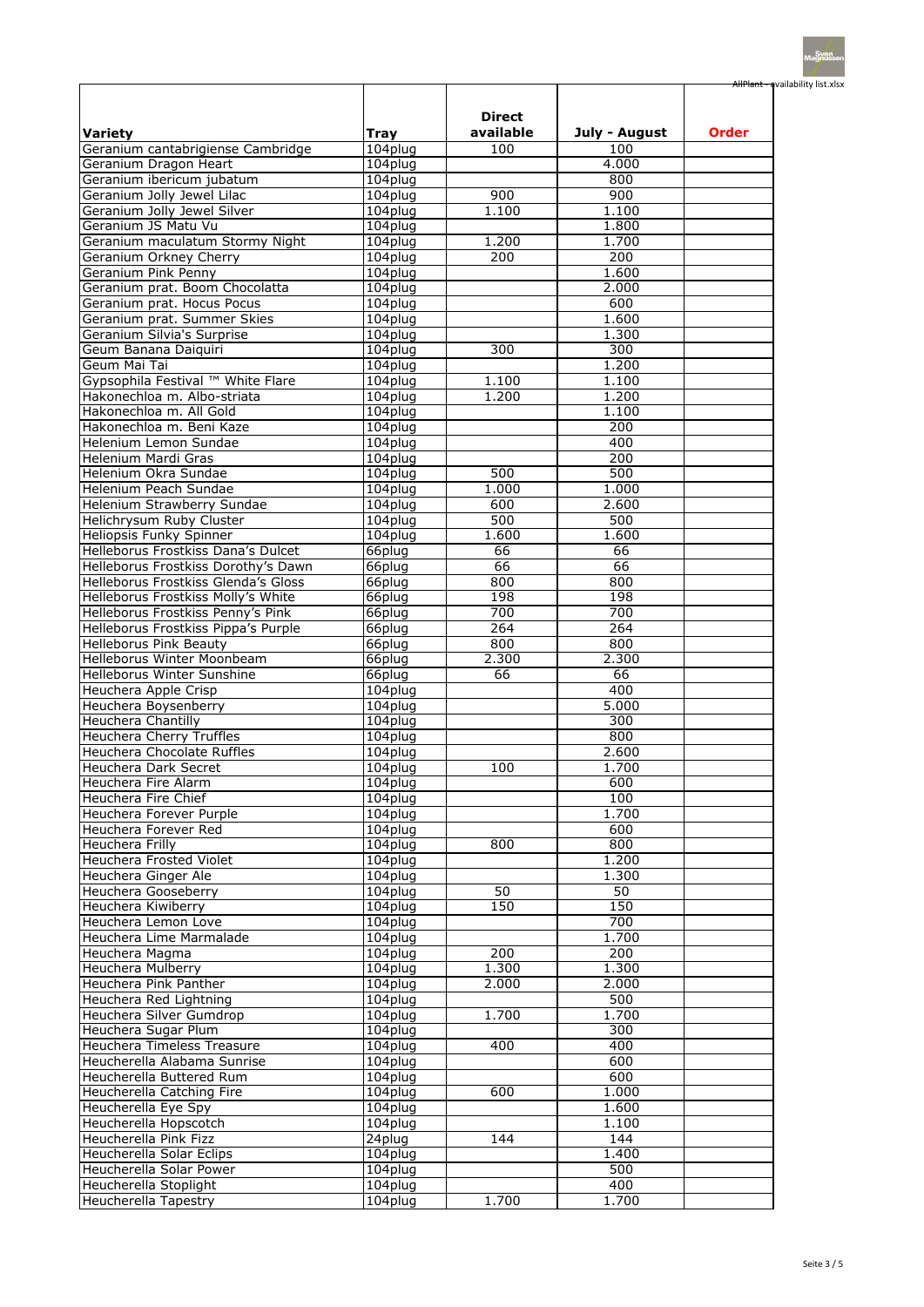|                                                             |                      |                  |                  | AllPlant - availability list.xlsx |
|-------------------------------------------------------------|----------------------|------------------|------------------|-----------------------------------|
|                                                             |                      |                  |                  |                                   |
|                                                             |                      | <b>Direct</b>    |                  |                                   |
| <b>Variety</b>                                              | <b>Tray</b>          | available        | July - August    | <b>Order</b>                      |
| Hibiscus mos. Griotte                                       | 104plug              | 300              | 300              |                                   |
| Hosta Blue Mouse Ears                                       | 104plug              |                  | 700              |                                   |
| Hosta Guacamole<br>Hosta Minuteman                          | 104plug<br>104plug   | 200<br>800       | 200<br>800       |                                   |
| Hosta Patriot                                               | 104plug              | 2.000            | 2.000            |                                   |
| Hosta Sum & Substance                                       | 104plug              |                  | 600              |                                   |
| Iberis Masterpiece                                          | 104plug              |                  | 200              |                                   |
| Iris Black Form                                             | 104plug              |                  | 400              |                                   |
| Isoplexis Bella                                             | 66plug               | 1.800            | 1.800            |                                   |
| Kniphofia Banana Popsicle                                   | 104plug              | 300              | 300              |                                   |
| Kniphofia Lemon Popsicle                                    | 104plug              | 400              | 400              |                                   |
| Kniphofia Mango Popsicle                                    | 104plug              | 400              | 400              |                                   |
| Kniphofia Papaya Popsicle                                   | 104plug              |                  | 2.500            |                                   |
| Kniphofia Pyromania Backdraft                               | 104plug              | 300              | 300              |                                   |
| Kniphofia Pyromania Orange Blaze                            | 104plug              | 600              | 600              |                                   |
| Kniphofia Pyromania Rocket's Red Glare                      | 104plug              | 1.600            | 1.600            |                                   |
| Kniphofia Redhot Popsicle                                   | 104plug              |                  | 600              |                                   |
| Leucanthemum Freak!                                         | 104plug              | 1.700            | 1.700            |                                   |
| Leucanthemum Luna<br>Leucanthemum Victorian Secret          | 104plug<br>104plug   | 1.000<br>1.000   | 1.000<br>3.300   |                                   |
| Ligularia Bottle Rocket                                     | 104plug              | 700              | 700              |                                   |
| Ligularia Little Golden Ray                                 | 104plug              | 2.400            | 2.400            |                                   |
| Ligularia Pandora                                           | 104plug              | 2.500            | 2.500            |                                   |
| Limonium Dazzle Rocks                                       | 104plug              |                  | 5.000            |                                   |
| Liriope Ingwersen                                           | 104plug              |                  | 400              |                                   |
| Liriope Lilac Wonder                                        | 104plug              |                  | 200              |                                   |
| Liriope Royal Purple                                        | 104plug              |                  | 600              |                                   |
| Lupine Lupinova <sup>™</sup> Cutie                          | 66plug               | 66               | 66               |                                   |
| Lupine Lupinova <sup>™</sup> Lenora                         | 66plug               | 132              | 132              |                                   |
| Lychnis Petite Jenny                                        | 104plug              |                  | 600              |                                   |
| Nandina Fire Power                                          | 104plug              | 200              | 200              |                                   |
| Nandina Gulf Stream                                         | 104plug              | 100              | 100              |                                   |
| Nandina Magical Lemon Lime                                  | 104plug              | 400              | 400              |                                   |
| Nepeta Cat's Pajamas                                        | 104plug              |                  | 5.000<br>1.200   |                                   |
| Nepeta Cat's Pajamas<br>Nepeta gran. Summer Magic           | 24plug<br>104plug    | 100              | 100              |                                   |
| Nepeta Purrsian Blue                                        | 104plug              | 5.000            | 5.000            |                                   |
| Origanum Kent Beauty                                        | 104plug              | 2.000            | 2.000            |                                   |
| Panicum Blue Fountain                                       | 104plug              | 100              | 100              |                                   |
| Panicum Northwind                                           | 104plug              | $\overline{200}$ | 200              |                                   |
| Pennisetum Princess Caroline                                | 77plug               | 700              | 700              |                                   |
| Pennisetum x advena Rubrum                                  | 66plug               | 250              | $\overline{250}$ |                                   |
| Pennisetum x advena Sky Rocket                              | 77plug               | 231              | 231              |                                   |
| Pennisetum x advena Summer Samba                            | $\overline{77}$ plug | 154              | 154              |                                   |
| Persicaria Alba Junior                                      | 104plug              |                  | 900              |                                   |
| Persicaria ampl. Speciosa                                   | 104plug              |                  | 300              |                                   |
| Persicaria Blackfield                                       | 104plug              |                  | 5.000            |                                   |
| Persicaria Fat Domino                                       | 104plug              | 500              | 500              |                                   |
| Persicaria JS Caliente                                      | 104plug              |                  | 800              |                                   |
| <b>Phlox Famous Cerise</b><br>Phlox Famous Coral            | 66plug<br>66plug     | 1.100<br>1.300   | 1.100<br>1.300   |                                   |
| Phlox Famous Light Pink                                     | 66plug               | 1.500            | 1.500            |                                   |
| Phlox Famous Light Purple                                   | 66plug               | 396              | 396              |                                   |
| Phlox Famous Pink                                           | 66plug               | 780              | 780              |                                   |
| Phlox Famous Purple                                         | 66plug               | 2.800            | 2.800            |                                   |
| <b>Phlox Famous White</b>                                   | 66plug               | 1.000            | 1.000            |                                   |
| Phlox Famous White Eye                                      | 66plug               | 500              | 500              |                                   |
| <b>Phlox Rose Bouquet</b>                                   | 104plug              |                  | 600              |                                   |
| Pulmonaria Blue Ensign                                      | 104plug              |                  | 3.500            |                                   |
| Pulmonaria Majestee                                         | 104plug              |                  | 700              |                                   |
| Pulmonaria Pretty in Pink                                   | 104plug              |                  | 2.600            |                                   |
| <b>Rhodoxis Fairy Tale</b>                                  | 66plug               | 396              | 396              |                                   |
| Rodgersia pod. Braunlaub                                    | 104plug              |                  | 1.800            |                                   |
| Rudbeckia Early Bird Gold                                   | 104plug              |                  | 600              |                                   |
| Rudbeckia Little Goldstar                                   | 104plug              |                  | 2.600            |                                   |
| Rudbeckia Summerina Butterscotch Biscuit                    | 104plug              | 700              | 1.000            |                                   |
| Rudbeckia Summerina Sunreef<br>Rudbeckia Sunbeckia Carolina | 104plug<br>104plug   | 300<br>300       | 300<br>300       |                                   |
| Rudbeckia Sunbeckia Juliana                                 | 104plug              | 400              | 400              |                                   |
|                                                             |                      |                  |                  |                                   |